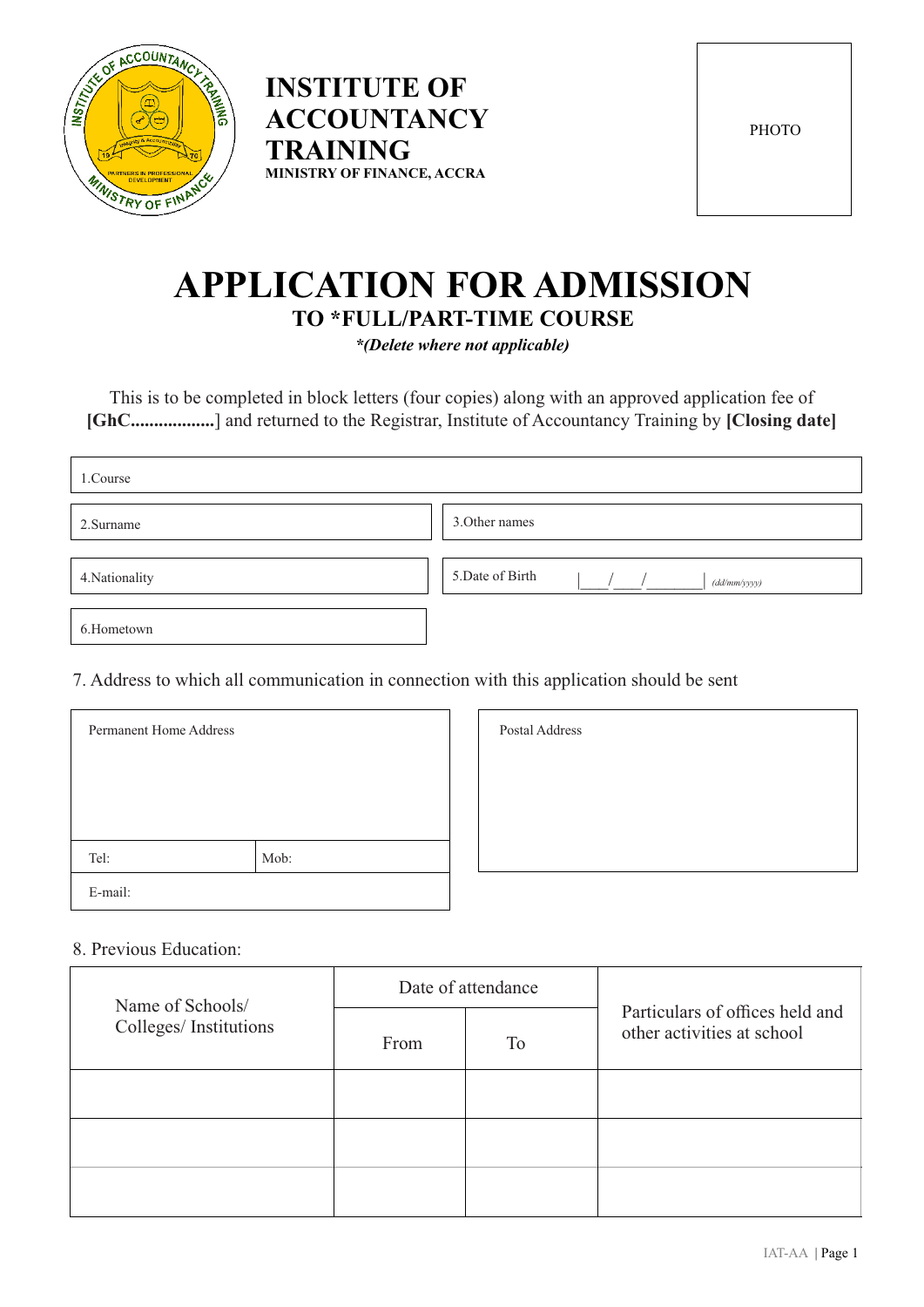#### 9. Details of certificates obtained.

| <b>CERTIFICATE</b> | <b>SUBJECT</b> | <b>LEVEL</b> | <b>GRADE</b> | <b>YEAR</b> |
|--------------------|----------------|--------------|--------------|-------------|
|                    |                |              |              |             |
|                    |                |              |              |             |
|                    |                |              |              |             |
|                    |                |              |              |             |
|                    |                |              |              |             |
|                    |                |              |              |             |
|                    |                |              |              |             |
|                    |                |              |              |             |
|                    |                |              |              |             |
|                    |                |              |              |             |
|                    |                |              |              |             |

*(Please attach photocopies of certificates or results slips)*

## 10. Details of Examination taken for which results are awaited

| <b>CERTIFICATE</b> | <b>LEVEL</b> | <b>SUBJECT</b> |
|--------------------|--------------|----------------|
|                    |              |                |
|                    |              |                |

## 11. Employment particulars

| Name and address of employer |               |  |  |
|------------------------------|---------------|--|--|
|                              |               |  |  |
|                              |               |  |  |
| Number of years worked       | Position held |  |  |

### 12. Are you registered to any professional body? If so state date and registration number

..........................................................................................................................................